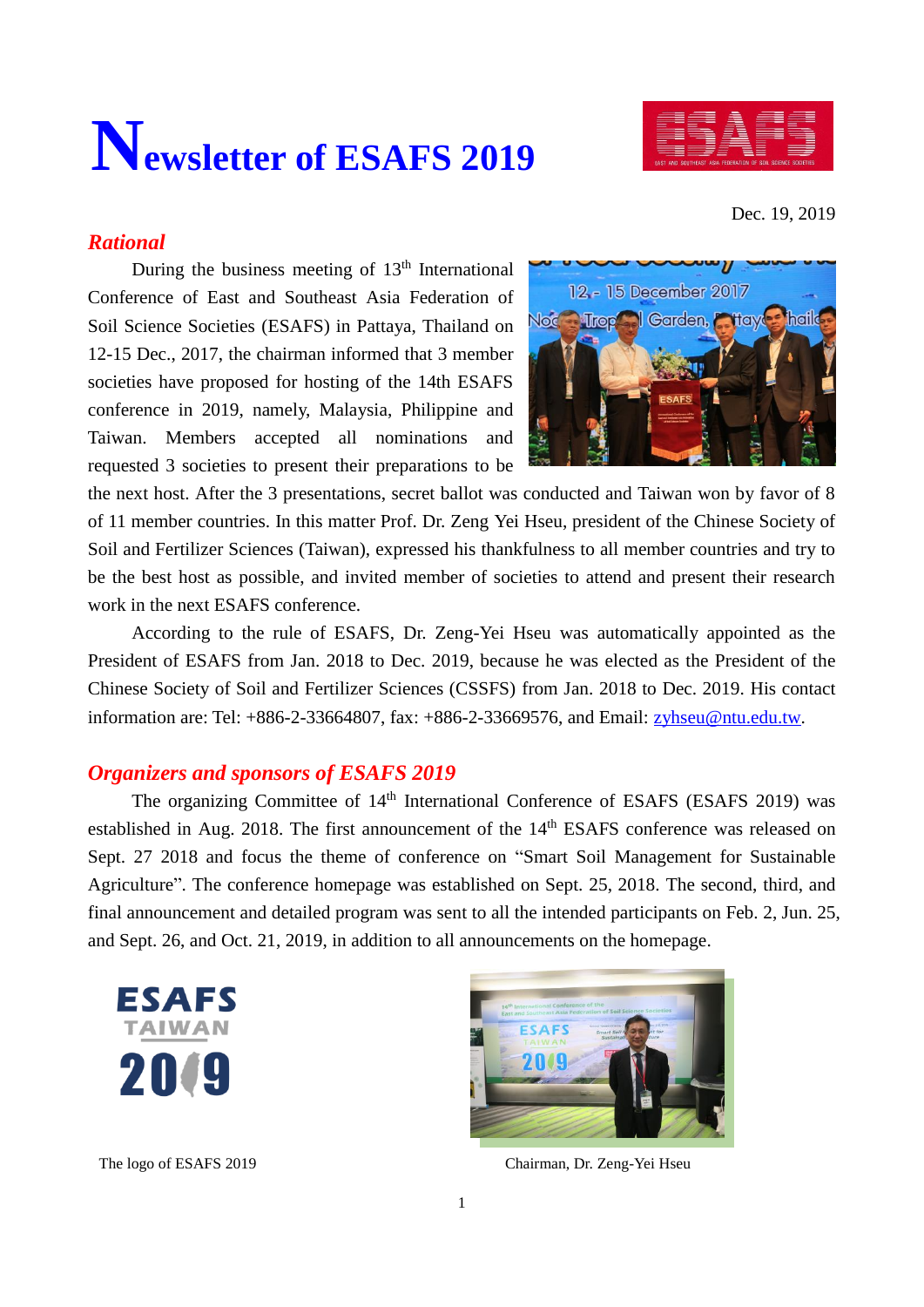In addition to the chairman of ESAFS 2019, Dr. Zeng-Yei Hseu, the organizers included vice-chairman Dr. Dar-Yuan Lee from National Taiwan University (NTU) and Secretary General Dr. Shih-Hao Jien from National Pingtung University of Science and Technology (NPUST). The members of International Advisory Committee were Takashi Kosaki (President, International Union of Soil Science/Professor, Aichi University), Jae E Yang (Former President, International Union of Soil Science/Professor, Kangwon National University), Nanthi Bolan (Professor, University of Newcastle), Huu-Sheng Lur (Dean, College of Bioresources and Agriculture, National Taiwan University), and Zueng-Sang Chen (Professor Emeritus, National Taiwan University).

The members of International Scientific Committee were S. M. Imamul Huq (President, Soil Science Society of Bangladesh), Renfang Shen (President, Soil Science Society of China), Budi Mulyanto (President, Indonesian Soil Science Society), Ryusuke Hatano (President, Japanese Society of Soil Science and Plant Nutrition), Yong Seon Zhang (President, Korean Society of Soil Science and Fertilizer), Rosazlin Abdullah (President, Malaysian Society of Soil Science), Keshav R Adhikari (President, Nepalese Society of Soil Science), Edna D. Samar (President, Philippine Society of Soil Science and Technology), M.G.T.S. Amarasekara (President, Soil Science Society of Sri Lanka), Pitayakon Limtong (President, Soil and Fertilizer Society of Thailand), Minh Tien Tran (Secretary in general, Vietnam Society of Soil Science), Zeng-Yei Hseu (President, Chinese Society of Soil and Fertilizer Sciences (Taiwan)), and Budiman Minasny (Professor, The University of Sydney).

The members of Local Organizing Committee were Hung-Yu Lai (National Chung-Hsing University, Taiwan), Chen-Chi Tsai (National Ilan University, Taiwan), Yuan Shen (National Chung-Hsing University, Taiwan), Jen-Hshuan Chen (National Chung-Hsing University, Taiwan), Shan-Li Wang (National Taiwan University, Taiwan), Chong-Ho Wang (National Pingtung University of Science and Technology, Taiwan), Wei-min Hsiang (Agricultural Research Institute, Taiwan), Fo-Ting Shen (National Chung-Hsing University, Taiwan), Ying-Ming Li (Agriculture and Food Agency, Taiwan), Yong-Hong Lin (National Pingtung University of Science and Technology, Taiwan), Chin-Hua Ma (World Vegetable Center, Taiwan), Li-Feng Ni (Hualien District Agricultural Research and Extension Station, Taiwan), Kai-Wei Juang (National Chiayi University, Taiwan), Hong-Yu Guo (Agricultural Research Institute, Taiwan), Chi-Ling Chen (Agricultural Research Institute, Taiwan), Yuh-Ming Huang (National Chung-Hsing University, Taiwan), Yu-Min Tzou (National Chung-Hsing University, Taiwan), Chiu-Chung Young (National Chung-Hsing University, Taiwan), Shan-Nei Huang (Harmony Organic Agriculture Foundation, Taiwan), Sheng-Bin Ho (National Taiwan University, Taiwan), Ching-Ho Lin (Kaohsiung District Agricultural Research and Extension Station, Taiwan), Wen-Lung Lai (Taichung District Agricultural Research and Extension Station, Taiwan), Chao-Ming Lai (National Taiwan University, Taiwan), Ren-Shih Chung (National Taiwan University, Taiwan), and Zhen-Qing Zhao (National Chung-Hsing University, Taiwan).

The 14th ESAFS conference was organized by CSSFS and National Taiwan University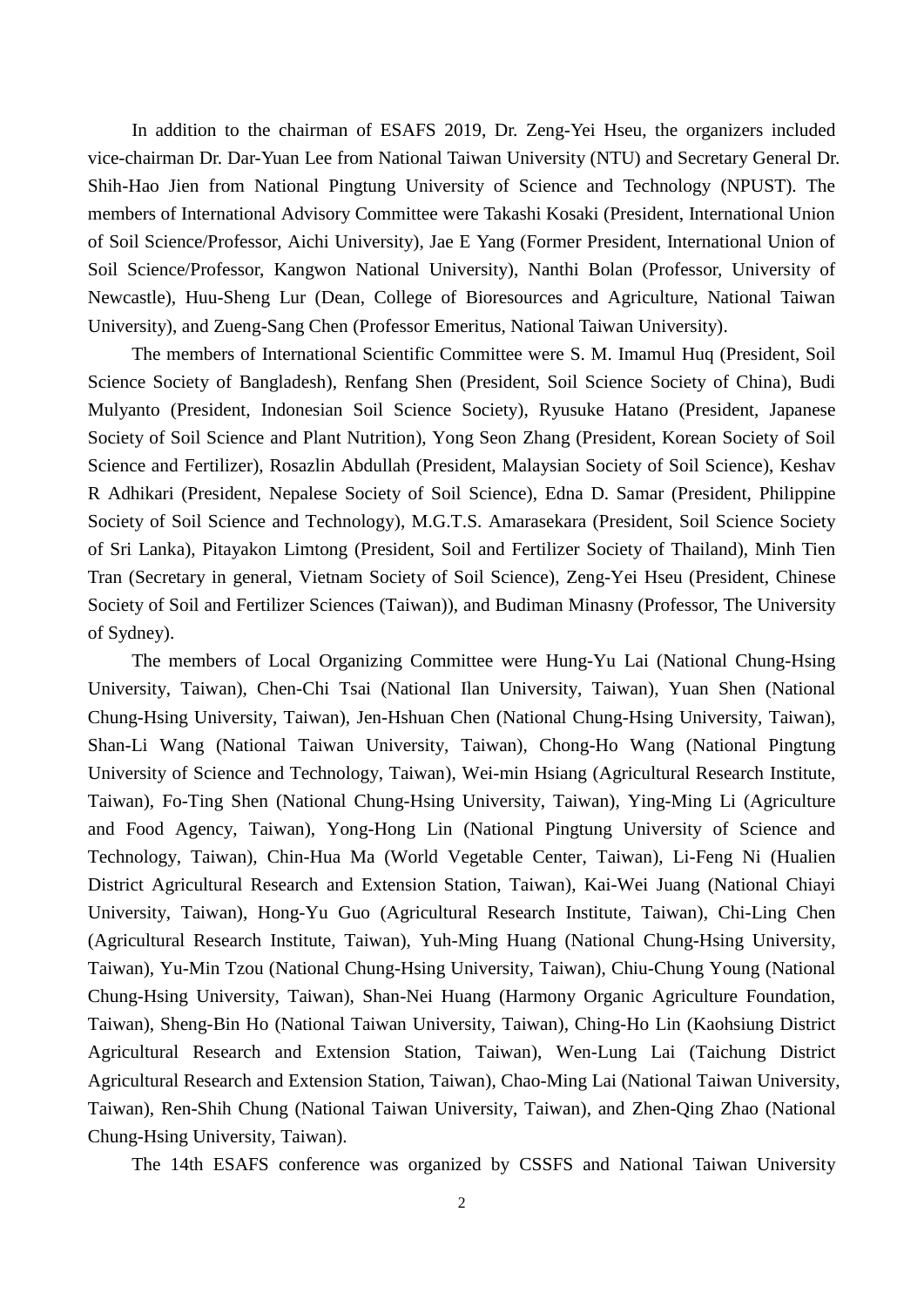(NTU). This conference was funded by NTU, the Ministry of Science and Technology (MOST), Taiwan, and Apollo Technology CO., LTD., Taiwan. The organizing committee of the 14th ESAFS Conference has published the Program Book and Abstract Proceedings (2 pages for each paper) of all oral (167 presentations) and poster (212 presentations) papers, and field education guides.

### *Address of Chairman (Zeng-Yei Hseu) for ESAFS 2019*

Soil is not only important for sustainable agriculture, but also crucial to environmental quality. The negative impacts of civilization development on our environment are rapidly growing due to the increase of global population, yet humans are getting dependent on the high quality of soil resources for surviving on the earth. The ESAFS is dedicated to the exchange of recent advances in soil science in the East and Southeast Asian regions, providing the better understanding of the attributes of soil quality and the way of improving soil and associated environmental quality for sustainable food security and healthy life of East and Southeast Asia as well as world population.



The ESAFS president and President of IUSS Dr. Takashi Kosaki (right) in ESAFS 2019

This international conference, ESAFS 2019, is an integrated platform for interaction among scientists, consultants, and policy makers, who are responsible for the research and technology transfer of soil science, fertilizer management, and plant nutrition in order to cope with the rapid industrial development globally. ESAFS 2019 is held at GIS Convention Center of NTU in Taipei, Taiwan. It aims to emphasize the multidisciplinary collaboration for the development of smart soil management for sustainable agriculture. The presentations of ESAFS 2019 are focus on soil education and public awareness, emerging contaminant elements in soil-plant systems, pedogenesis and soil information, soil fertility and plant nutrition, soil ecology, paddy soil remediation and food safety, soil management and climate change, soil and water management, and forest soils.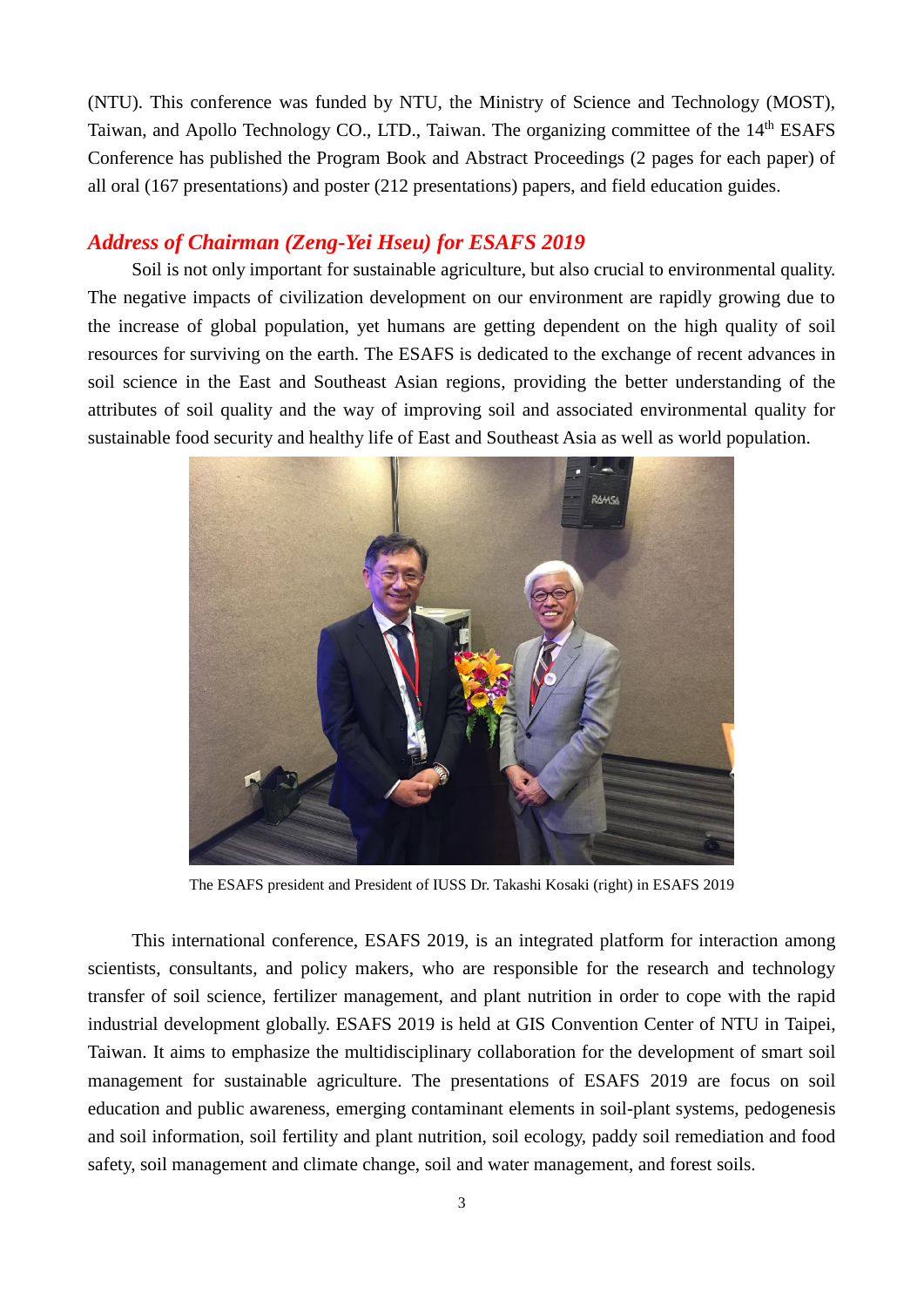## *Participation and presentation*

The 14<sup>th</sup> ESAFS Conference was held at the GIS Convention Center of National Taiwan University (NTU) on 3-8 November, 2019. In the ESAFS, current member societies include Taiwan, Bangladesh, China, Indonesia, India, Japan, South Korea, Malaysia, Sri Lanka, the Philippines, Thailand, Nepal, North Korea, and Mongolia. 410 participants from 17 countries registered for ESAFS 2019, including 200 participants from Taiwan and approximate 200 participants from all ESAFS member societies except for India, North Korea, and Mongolia. In the scientific programs on 4-5 November, 2019, 297 oral and poster papers were presented. Regarding the numbers of participant and paper, ESAFS 2019 has broken the history record in the past ESAFS conferences.



Participants in the opening ceremony of ESAFS 2019

Seventy participants attended the education trip of post conference on 6-7 November, 2019. They visited at two nature education areas, Xitou and Fenghuang, the Experimental Forest of NTU, understanding the promotion of ecological conservation and organic farming by NTU.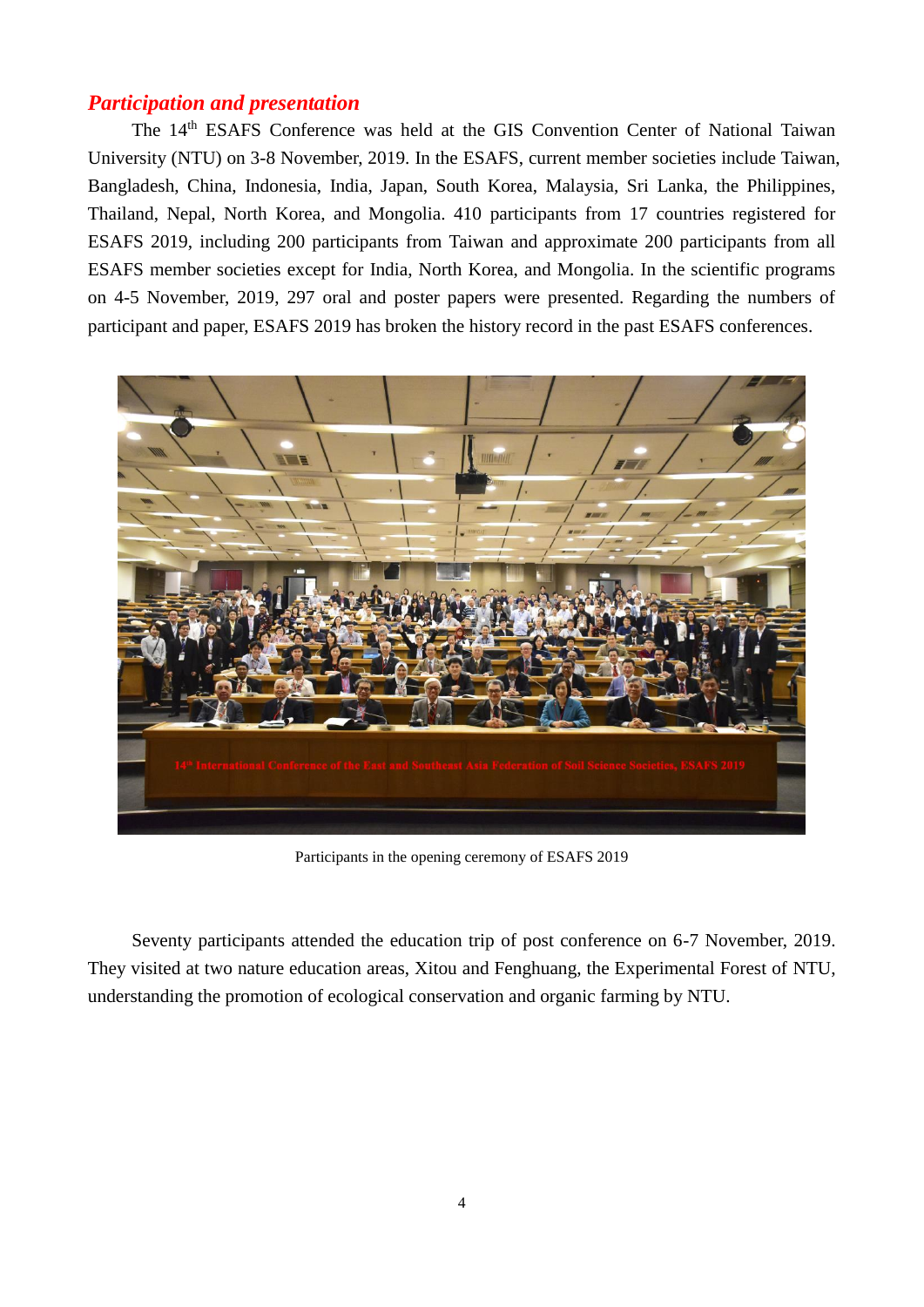

A group photo in the education trip

#### **Conclusions of Business Meeting ESAFS 2019**

#### **1. Next host of ESAFS conference**

Chairman informed that the Malaysian Society of Soil Science has proposed for hosting the 15<sup>th</sup> ESAFS in 2021. Members accepted the nomination and requested President Rosazlin Abdullah to present the society's preparations to be the next host. After her presentation, the proposal of the Malaysian Society of Soil Science to host the 15<sup>th</sup> International Conference of ESAFS in 2021 was approved in the business meeting.

After the approval of the 15<sup>th</sup> ESAFS in 2021, chairman explained the potential willingness of the Vietnam Society of Soil Science from Minh Tien Tran for the future host of ESAFS. Members accepted the feasibility of future hosting by the Vietnam Society of Soil Science, but Dr. Tran could not guarantee the hosting in 2023. Hence, the ESAFS committee concluded that the Vietnam Society of Soil Science will be one of the potential hosts of ESAFS 2023 in priority.

#### **2. Election of ESAFS Award**

Chairman called for nominations from member societies for the ESAFS Award 2019 in September, 2019 by e-mail message. According the Rules of ESAFS Award, chairman informed that 3 nominees from Japan Society of Soil Science and Plant Nutrition, Soil Science Society of Bangladesh, and Soil Science Society of Sri Lanka, namely, Dr. Kazuyuki Inubushi, Dr. S. M. Imamul Huq, and Dr. Ranjith B. Mapa, respectively. Members accepted all nominations and requested 3 societies to present the candidate backgrounds. Secret ballot was conducted and Dr.